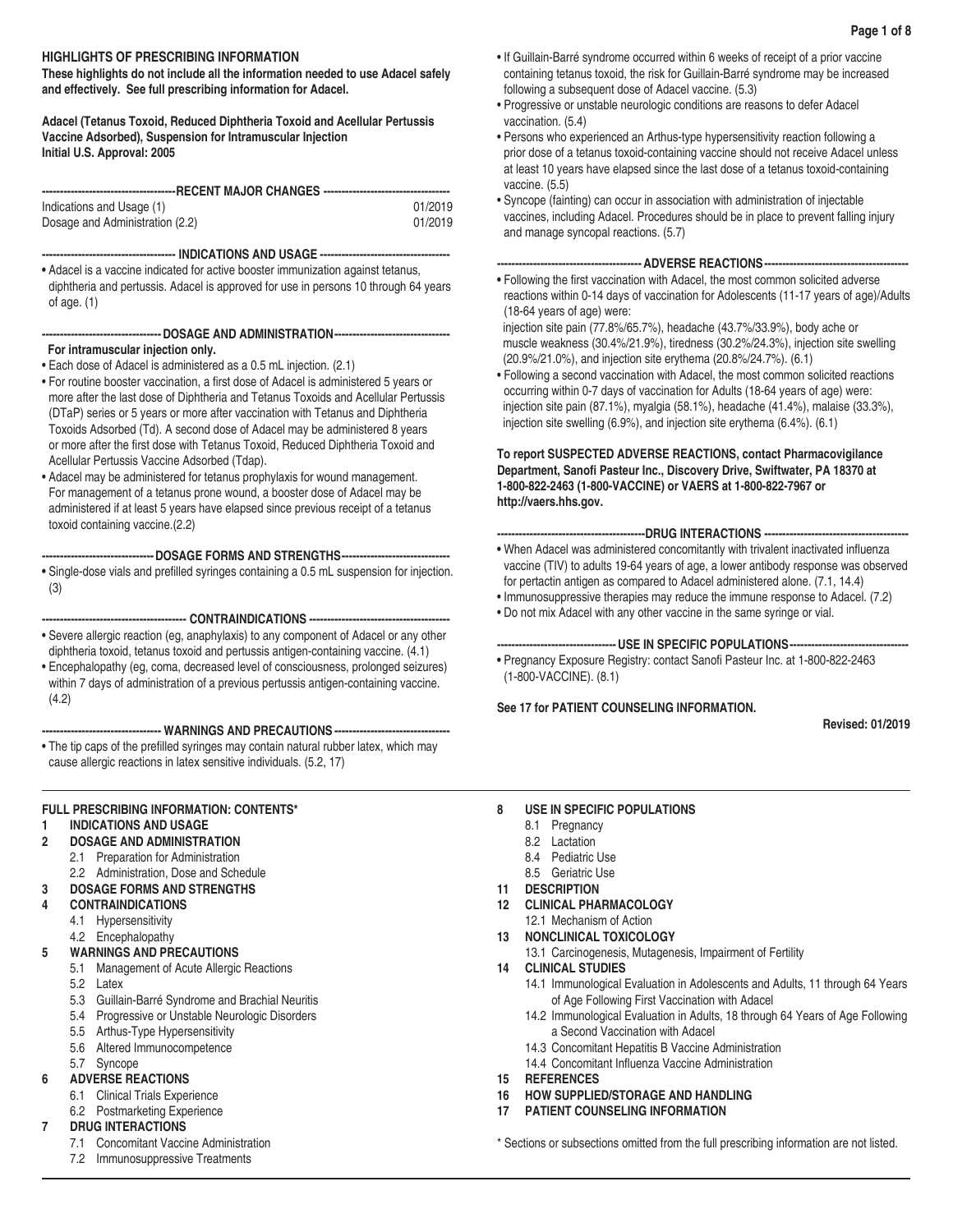### **FULL PRESCRIBING INFORMATION:**

#### **1 INDICATIONS AND USAGE**

Adacel® is a vaccine indicated for active booster immunization against tetanus, diphtheria and pertussis. Adacel is approved for use in individuals 10 through 64 years of age.

#### **2 DOSAGE AND ADMINISTRATION**

**For intramuscular injection only.**

### **2.1 Preparation for Administration**

Just before use, shake the vial or syringe well until a uniform, white, cloudy suspension results.

Parenteral drug products should be inspected visually for particulate matter and discoloration prior to administration, whenever solution and container permit. If either of these conditions exist, the vaccine should not be administered.

Withdraw the 0.5 mL dose of vaccine from the single-dose vial using a sterile needle and syringe.

Adacel should not be combined through reconstitution or mixed with any other vaccine.

#### **2.2 Administration, Dose and Schedule**

Adacel is administered as a single 0.5 mL intramuscular injection.

#### Routine Booster Vaccination

A first dose of Adacel is administered 5 years or more after the last dose of the Diphtheria and Tetanus Toxoids and Acellular Pertussis (DTaP) series or 5 years or more after a dose of Tetanus and Diphtheria Toxoids Adsorbed (Td). A second dose of Adacel may be administered 8 years or more after the first dose of Tetanus Toxoid, Reduced Diphtheria Toxoid and Acellular Pertussis Vaccine Adsorbed (Tdap).

#### Wound Management

Adacel may be administered for tetanus prophylaxis for wound management. For management of a tetanus prone wound, a booster dose of Adacel may be administered if at least 5 years have elapsed since previous receipt of a tetanus toxoid containing vaccine.

### **3 DOSAGE FORMS AND STRENGTHS**

Adacel is a suspension for injection available in 0.5 mL single-dose vials and prefilled syringes. [See *HOW SUPPLIED/STORAGE AND HANDLING (16)*.]

### **4 CONTRAINDICATIONS**

# **4.1 Hypersensitivity**

A severe allergic reaction (eg, anaphylaxis) after a previous dose of any tetanus toxoid, diphtheria toxoid or pertussis containing vaccine or any other component of this vaccine is a contraindication to administration of Adacel. [See *DESCRIPTION (11)*.] Because of uncertainty as to which component of the vaccine may be responsible, none of the components should be administered. Alternatively, such individuals may be referred to an allergist for evaluation if further immunizations are to be considered.

### **4.2 Encephalopathy**

Encephalopathy (eg, coma, prolonged seizures, or decreased level of consciousness) within 7 days of a previous dose of a pertussis containing vaccine not attributable to another identifiable cause is a contraindication to administration of any pertussis containing vaccine, including Adacel.

# **5 WARNINGS AND PRECAUTIONS**

### **5.1 Management of Acute Allergic Reactions**

Epinephrine hydrochloride solution (1:1,000) and other appropriate agents and equipment must be available for immediate use in case an anaphylactic or acute hypersensitivity reaction occurs.

#### **5.2 Latex**

For one presentation of Adacel, the tip caps of the prefilled syringes may contain natural rubber latex, which may cause allergic reactions in latex sensitive individuals. The vial stopper is not made with natural rubber latex. [See *HOW SUPPLIED/STORAGE AND HANDLING (16)*.]

### **5.3 Guillain-Barré Syndrome and Brachial Neuritis**

A review by the Institute of Medicine found evidence for acceptance of a causal relation between tetanus toxoid and both brachial neuritis and Guillain-Barré syndrome. (1) If Guillain-Barré syndrome occurred within 6 weeks of receipt of prior vaccine containing tetanus toxoid, the risk for Guillain-Barré syndrome may be increased following a dose of Adacel.

# **5.4 Progressive or Unstable Neurologic Disorders**

Progressive or unstable neurologic conditions are reasons to defer Adacel. It is not known whether administration of Adacel to persons with an unstable or progressive neurologic disorder might hasten manifestations of the disorder or affect the prognosis. Administration of Adacel to persons with an unstable or progressive neurologic disorder may result in diagnostic confusion between manifestations of the underlying illness and possible adverse effects of vaccination.

### **5.5 Arthus-Type Hypersensitivity**

Persons who experienced an Arthus-type hypersensitivity reaction following a prior dose of a tetanus toxoid-containing vaccine should not receive Adacel unless at least 10 years have elapsed since the last dose of a tetanus toxoid containing vaccine.

#### **5.6 Altered Immunocompetence**

If Adacel is administered to immunocompromised persons, including persons receiving immunosuppressive therapy, the expected immune response may not be obtained. [See *DRUG INTERACTIONS (7.2)*.]

#### **5.7 Syncope**

Syncope (fainting) can occur in association with administration of injectable vaccine, including Adacel. Procedures should be in place to prevent falling injury and manage syncopal reactions.

### **6 ADVERSE REACTIONS**

#### **6.1 Clinical Trials Experience**

Because clinical trials are conducted under widely varying conditions, adverse reaction rates observed in the clinical trials of a vaccine cannot be directly compared to rates in the clinical trials of another vaccine and may not reflect the rates observed in practice. The adverse reaction information from clinical trials does, however, provide a basis for identifying the adverse events that appear to be related to vaccine use and for approximating rates of those events. As with any vaccine, there is the possibility that broad use of Adacel could reveal adverse reactions not observed in clinical trials.

The safety of a first vaccination with Adacel was evaluated in 5 clinical studies. Three of the studies were conducted in the U.S. and 2 were conducted in Canada. Of the study participants, 86% were Caucasian, 8% Black, 3% Hispanic, 1% Asian and 2% of other ethnic origin. A total of 7,143 individuals 10 through 64 years of age inclusive (4,695 adolescents 10 through 17 years of age and 2,448 adults 18 through 64 years of age) received a single dose of Adacel.

U.S. Adolescent and Adult Study of a First Vaccination with Adacel (Td506) Clinical study Td506 was a randomized, observer-blind, active-controlled trial that enrolled adolescents 11 through 17 years of age (Adacel  $N = 1,184$ ; DECAVAC (Tetanus and Diphtheria Toxoids Adsorbed; manufactured by Sanofi Pasteur Inc., Swiftwater, PA) N = 792) and adults 18 through 64 years of age (Adacel N = 1,752; DECAVAC N = 573). Study participants had not received tetanus or diphtheria-containing vaccines within the previous 5 years. Solicited local and systemic reactions and unsolicited adverse events were monitored daily for 14 days post vaccination using a diary card. From days 14 to 28 post vaccination, information on adverse events necessitating a medical contact, such as a telephone call, visit to an emergency room, physician's office or hospitalization, was obtained via telephone interview or at an interim clinic visit. From days 28 to 6 months post vaccination, participants were monitored for unexpected visits to a physician's office or to an emergency room, onset of serious illness, and hospitalizations. Information regarding adverse events that occurred in the 6-month post vaccination time period was obtained from participants via telephone contact. At least 96% of participants completed the 6-month follow-up evaluation.

The frequency of selected solicited adverse reactions (erythema, swelling, pain and fever) occurring during days 0 to 14 following vaccination with Adacel or Td vaccine in adolescents 11 through 17 years of age and adults 18 through 64 years of age are presented in Table 1. Most of these reactions were reported at a similar frequency in recipients of both Adacel and Td vaccine. Pain at the injection site was the most common adverse reaction in 62.9% to 77.8% of all vaccinees. In addition, overall rates of pain were higher in adolescent recipients of Adacel compared to Td vaccine recipients. Rates of moderate and severe pain in adolescents did not significantly differ between the Adacel and Td vaccine groups. Among adults, the rates of pain after receipt of Adacel or Td vaccine did not significantly differ. Fever of 38°C and higher was uncommon, although in the adolescent age group it occurred significantly more frequently in Adacel recipients than Td vaccine recipients.

#### **Table 1: Frequencies of Solicited Injection Site Reactions and Fever for Adolescents and Adults, Days 0-14, Following a First Vaccination with Adacel or Td Vaccine in Study Td506**

|                           |                                                                     | <b>Adolescents</b><br>11-17 years               |                                               | <b>Adults</b><br>18-64 years                      |                                               |
|---------------------------|---------------------------------------------------------------------|-------------------------------------------------|-----------------------------------------------|---------------------------------------------------|-----------------------------------------------|
| <b>Adverse Reactions*</b> |                                                                     | Adacel<br>$N^{\dagger} = 1,170$<br>1,175<br>(%) | Td‡<br>$N^{\dagger} = 783 -$<br>787<br>$(\%)$ | Adacel<br>$N^{\dagger} = 1,688$ -<br>1,698<br>(%) | Td‡<br>$N^{\dagger} = 551 -$<br>561<br>$(\%)$ |
| Injection                 | Any                                                                 | 77.8 <sup>§</sup>                               | 71.0                                          | 65.7                                              | 62.9                                          |
| <b>Site</b>               | Moderate**                                                          | 18.0                                            | 15.6                                          | 15.1                                              | 10.2                                          |
| Pain                      | Severett                                                            | 1.5                                             | 0.6                                           | 1.1                                               | 0.9                                           |
|                           | Any                                                                 | 20.9                                            | 18.3                                          | 21.0                                              | 17.3                                          |
|                           | Moderate**                                                          |                                                 |                                               |                                                   |                                               |
| Injection<br><b>Site</b>  | 1.0 to 3.4 cm                                                       | 6.5                                             | 5.7                                           | 7.6                                               | 5.4                                           |
| <b>Swelling</b>           | Severett                                                            |                                                 |                                               |                                                   |                                               |
|                           | $\geq$ 3.5 cm                                                       | 6.4                                             | 5.5                                           | 5.8                                               | 5.5                                           |
|                           | $\geq$ 5 cm (2 inches)                                              | 2.8                                             | 3.6                                           | 3.2                                               | 2.7                                           |
|                           | Any                                                                 | 20.8                                            | 19.7                                          | 24.7                                              | 21.6                                          |
|                           | Moderate**                                                          |                                                 |                                               |                                                   |                                               |
| Injection<br><b>Site</b>  | 1.0 to 3.4 cm                                                       | 5.9                                             | 4.6                                           | 8.0                                               | 8.4                                           |
| Erythema                  | Severett                                                            |                                                 |                                               |                                                   |                                               |
|                           | $\geq$ 3.5 cm                                                       | 6.0                                             | 5.3                                           | 6.2                                               | 4.8                                           |
|                           | $\geq$ 5 cm (2 inches)                                              | 2.7                                             | 2.9                                           | 4.0                                               | 3.0                                           |
|                           | $\geq$ 38.0°C ( $\geq$ 100.4°F)                                     | 5.0 <sup>§</sup>                                | 2.7                                           | 1.4                                               | 1.1                                           |
| Fever                     | $\geq$ 38.8°C to $\leq$ 39.4°C<br>$\geq$ 102.0°F to $\leq$ 103.0°F) | 0.9                                             | 0.6                                           | 0.4                                               | 0.2                                           |
|                           | $\geq$ 39.5°C ( $\geq$ 103.1°F)                                     | 0.2                                             | 0.1                                           | 0.0                                               | 0.2                                           |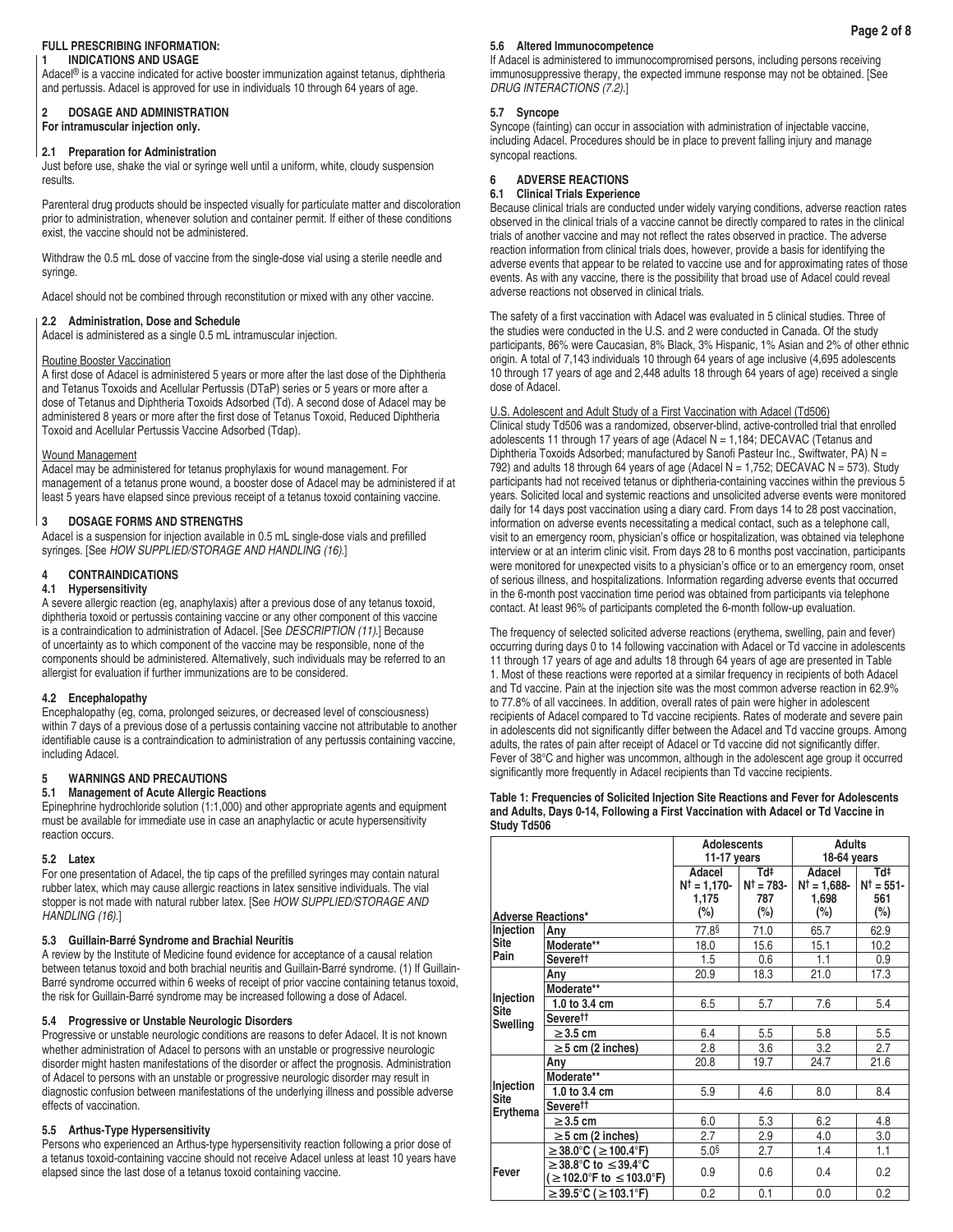- $N =$  number of participants with available data.
- ‡ Tetanus and Diphtheria Toxoids Adsorbed manufactured by Sanofi Pasteur Inc., Swiftwater, PA.
- § Adacel did not meet the non-inferiority criterion for rates of 'Any' Pain in adolescents compared to Td vaccine rates (upper limit of the 95% CI on the difference for Adacel minus Td vaccine was 10.7% whereas the criterion was <10%). For 'Any' Fever the non-inferiority criteria was met, however, 'Any' Fever was statistically higher in adolescents receiving Adacel.
- Interfered with activities, but did not necessitate medical care or absenteeism.
- †† Incapacitating, prevented the performance of usual activities, may have/or did necessitate medical care or absenteeism.

The frequency of other solicited adverse reactions (days 0-14) are presented in Table 2. The rates of these reactions following a first vaccination with Adacel were comparable with those observed with Td vaccine. Headache was the most frequent systemic reaction and was usually of mild to moderate intensity.

**Table 2: Frequencies of Other Solicited Adverse Reactions for Adolescents and Adults, Days 0-14, Following a First Vaccination with Adacel or Td Vaccine in Study Td506**

|                         |                            |                         | <b>Adolescents</b><br>11-17 years | <b>Adults</b><br>18-64 years |                          |  |
|-------------------------|----------------------------|-------------------------|-----------------------------------|------------------------------|--------------------------|--|
|                         |                            | Adacel<br>$N^* = 1,174$ | tbT<br>$N^* = 787$                | Adacel<br>$N^* = 1,697-$     | †bT<br>$N^* = 560 - 561$ |  |
| <b>Adverse Reaction</b> |                            | $1,175$ (%)             | (%)                               | 1,698(%)                     | (%)                      |  |
|                         | Any                        | 43.7                    | 40.4                              | 33.9                         | 34.1                     |  |
| Headache                | Moderate <sup>#</sup>      | 14.2                    | 11.1                              | 11.4                         | 10.5                     |  |
|                         | <b>Severe</b> <sup>§</sup> | 2.0                     | 1.5                               | 2.8                          | 2.1                      |  |
| <b>Body Ache</b>        | Any                        | 30.4                    | 29.9                              | 21.9                         | 18.8                     |  |
| or Muscle               | Moderate <sup>#</sup>      | 8.5                     | 6.9                               | 6.1                          | 5.7                      |  |
| Weakness                | Severe <sup>§</sup>        | 1.3                     | 0.9                               | 1.2                          | 0.9                      |  |
|                         | Any                        | 30.2                    | 27.3                              | 24.3                         | 20.7                     |  |
| <b>Tiredness</b>        | Moderate <sup>#</sup>      | 9.8                     | 7.5                               | 6.9                          | 6.1                      |  |
|                         | Severe <sup>§</sup>        | 1.2                     | 1.0                               | 1.3                          | 0.5                      |  |
|                         | Any                        | 15.1                    | 12.6                              | 8.1                          | 6.6                      |  |
| <b>Chills</b>           | Moderate <sup>#</sup>      | 3.2                     | 2.5                               | 1.3                          | 1.6                      |  |
|                         | Severe <sup>§</sup>        | 0.5                     | 0.1                               | 0.7                          | 0.5                      |  |
| Sore and                | Any                        | 11.3                    | 11.7                              | 9.1                          | 7.0                      |  |
| Swollen                 | Moderate <sup>#</sup>      | 2.6                     | 2.5                               | 2.5                          | 2.1                      |  |
| Joints                  | Severe <sup>§</sup>        | 0.3                     | 0.1                               | 0.5                          | 0.5                      |  |
|                         | Any                        | 13.3                    | 12.3                              | 9.2                          | 7.9                      |  |
| Nausea                  | Moderate <sup>#</sup>      | 3.2                     | 3.2                               | 2.5                          | 1.8                      |  |
|                         | Severe <sup>§</sup>        | 1.0                     | 0.6                               | 0.8                          | 0.5                      |  |
| Lymph                   | Any                        | 6.6                     | 5.3                               | 6.5                          | 4.1                      |  |
| Node                    | Moderate <sup>#</sup>      | 1.0                     | 0.5                               | 1.2                          | 0.5                      |  |
| <b>Swelling</b>         | Severe <sup>§</sup>        | 0.1                     | 0.0                               | 0.1                          | 0.0                      |  |
|                         | Any                        | 10.3                    | 10.2                              | 10.3                         | 11.3                     |  |
| <b>Diarrhea</b>         | Moderate <sup>#</sup>      | 1.9                     | 2.0                               | 2.2                          | 2.7                      |  |
|                         | Severe <sup>§</sup>        | 0.3                     | 0.0                               | 0.5                          | 0.5                      |  |
|                         | Any                        | 4.6                     | 2.8                               | 3.0                          | 1.8                      |  |
| <b>Vomiting</b>         | Moderate <sup>#</sup>      | 1.2                     | 1.1                               | 1.0                          | 0.9                      |  |
|                         | Severe <sup>§</sup>        | 0.5                     | 0.3                               | 0.5                          | 0.2                      |  |
| Rash                    | Any                        | 2.7                     | 2.0                               | 2.0                          | 2.3                      |  |

 $N =$  number of participants with available data.

† Tetanus and Diphtheria Toxoids Adsorbed manufactured by Sanofi Pasteur Inc., Swiftwater, PA.

‡ Interfered with activities, but did not necessitate medical care or absenteeism.

§ Incapacitating, prevented the performance of usual activities, may have/or did necessitate medical care or absenteeism.

Injection site and systemic solicited reactions occurred at similar rates in Adacel and Td vaccine recipients in the 3 day post-vaccination period. Most injection site reactions occurred within the first 3 days after vaccination (with a mean duration of less than 3 days). The rates of unsolicited adverse events reported from days 14-28 post-vaccination were comparable between the two vaccine groups, as were the rates of unsolicited adverse events from day 28 through 6 months. There were no spontaneous reports of extensive limb swelling of the injected limb in study Td506, nor in the other three studies which also contributed to the safety database for Adacel.

#### Adult Study of a Second Vaccination with Adacel (Td537)

In a randomized, observer-blind, active-controlled, multi-center study (Td537), adults 18 through 64 years of age who had received a first dose of Adacel 8-12 years previously were enrolled and randomized to receive either Adacel ( $N = 1002$ ) or a US licensed Td vaccine, TENIVAC (Tetanus and Diphtheria Toxoids Adsorbed; manufactured by Sanofi Pasteur, Limited) ( $N = 328$ ). Subjects were recruited from the primary licensure study Td506 and the Canadian general public and had not received Td or Tdap vaccine since their initial Adacel dose. The demographic characteristics for study participants were similar for both vaccine groups. The mean ages were 28.9 years for the Adacel group and 29.2 years for

the Td group. Overall, there were more female participants in both the Adacel group and Td group; 64.5% and 64.6%, respectively. In both vaccine groups, greater than 94% of subjects identified as white and 99% as non-Hispanic or Latino.

Safety data were collected from all participants who received the study vaccine ( $N = 999$ ) for the Adacel group; N = 328 for the Td group). Solicited local and systemic reactions and unsolicited adverse events were monitored for 7 days post-vaccination using a diary card. Unsolicited adverse events were collected for approximately 28 days post-vaccination. Serious adverse events were collected throughout the study period (up to 6 months postvaccination).

Solicited adverse reactions reported to occur during days 0-7 following vaccination are presented in Table 3.

#### **Table 3: Frequencies of Solicited Adverse Reactions 0-7 Days Following a Second Vaccination with Adacel Compared to Td Vaccine in Study Td537 - Safety Analysis Set**

| <b>Adverse Reaction</b>           |                                                                                 | Adacel<br>(N=999)<br>$(\%)$ | Td Adsorbed§<br>$(N=328)$<br>(%) |
|-----------------------------------|---------------------------------------------------------------------------------|-----------------------------|----------------------------------|
| Injection site pain               | Any                                                                             | 87.1                        | 87.4                             |
|                                   | Grade 2*                                                                        | 28.5                        | 31.4                             |
|                                   | Grade 3 <sup>+</sup>                                                            | 3.6                         | 2.8                              |
| Injection site                    | Any                                                                             | 6.4                         | 5.5                              |
| erythema                          | Grade 2 ( $\geq$ 51 to $\leq$ 100 mm)                                           | 2.1                         | 2.8                              |
|                                   | Grade 3 (>100 mm)                                                               | 0.2                         | 0.0                              |
|                                   | Any                                                                             | 6.9                         | 8.0                              |
| <b>Injection site</b><br>swelling | Grade 2 ( $\geq$ 51 to $\leq$ 100 mm)                                           | 2.4                         | 2.2                              |
|                                   | Grade 3 (>100 mm)                                                               | 0.3                         | 0.0                              |
|                                   | Any                                                                             | 0.9                         | 1.8                              |
| Fever                             | Grade 2 ( $\geq$ 38.5°C to $\leq$ 38.9°C<br>or $\geq$ 101.2°F to $\leq$ 102.0°F | 0.3                         | 0.6                              |
|                                   | Grade $3 (=102.1^{\circ}F)$                                                     | 0.2                         | 0.3                              |
|                                   | Any                                                                             | 41.4                        | 39.1                             |
| Headache                          | Grade 2*                                                                        | 12.4                        | 10.5                             |
|                                   | Grade 3 <sup>+</sup>                                                            | 2.6                         | 4.0                              |
|                                   | Any                                                                             | 33.3                        | 30.8                             |
| <b>Malaise</b>                    | Grade 2*                                                                        | 9.3                         | 9.8                              |
|                                   | Grade 3 <sup>t</sup>                                                            | 3.0                         | 3.7                              |
|                                   | Any                                                                             | 58.1                        | 58.2                             |
| <b>Myalgia</b>                    | Grade 2*                                                                        | 18.7                        | 16.9                             |
|                                   | Grade 3 <sup>+</sup>                                                            | 3.0                         | 3.1                              |

 $N =$  number of participants with available data

Some interference with activity

† Significant; prevents daily activity

§ Tetanus and Diphtheria Toxoids Adsorbed manufactured by Sanofi Pasteur Limited, Toronto, Ontario, Canada.

#### Adult Study of a Second Vaccination with Adacel (Td518)

Study Td518 was a descriptive, open-label, post-marketing, multi-center study evaluating the safety of Adacel readministration in adults 5 years following a previous dose of Adacel. The mean age of subjects was 31.7 years, there were more females (52.2%) than males (47.8%) and 89.9% of subjects were Caucasian. Solicited adverse reactions were collected for 14 days following vaccination. SAEs were monitored for 6 months following vaccination. A total of 545 subjects 16-69 years of age were enrolled. All participants in this study received a first dose of Adacel vaccine as part of Sanofi Pasteur studies Td501, Td502, or Td505. Approximately 90% of the participants had at least one solicited injection site reaction. The most frequently reported injection site reactions were pain in 87.6% of subjects, followed by erythema/redness in 28.6%, and swelling in 25.6%. Approximately 77% of the participants had at least one solicited systemic reaction. The most frequently reported solicited systemic adverse reactions in subjects who received a second dose of Adacel were myalgia (61%), followed by headache (53.2%), malaise (38.2%), and fever (6.5%).

## Injection Site and Systemic Reactions Following Adacel Given Concomitantly with Hepatitis B Vaccine

In the concomitant vaccination study with Adacel (first vaccination) and Hepatitis B vaccine [Recombivax HB] (Td501) [See *CLINICAL STUDIES (14)*], injection site and systemic adverse events were monitored daily for 14 days post-vaccination using a diary card. Injection site adverse events were only monitored at site/arm of Adacel administration. Unsolicited reactions (including immediate reactions, serious adverse events and events that elicited seeking medical attention) were collected at a clinic visit or via telephone interview for the duration of the trial, ie, up to 6 months post-vaccination.

The rates reported for fever and injection site pain (at the Adacel administration site) were similar when Adacel and Hepatitis B vaccine were given concurrently or separately. However, the rates of injection site erythema (23.4% for concomitant vaccination and 21.4% for separate administration) and swelling (23.9% for concomitant vaccination and 17.9% for separate administration) at the Adacel administration site were increased when coadministered. Swollen and/or sore joints were reported by 22.5% for concomitant vaccination and 17.9% for separate administration. The rates of generalized body aches in the individuals who reported swollen and/or sore joints were 86.7% for concomitant vaccination and 72.2% for separate administration. Most joint complaints were mild in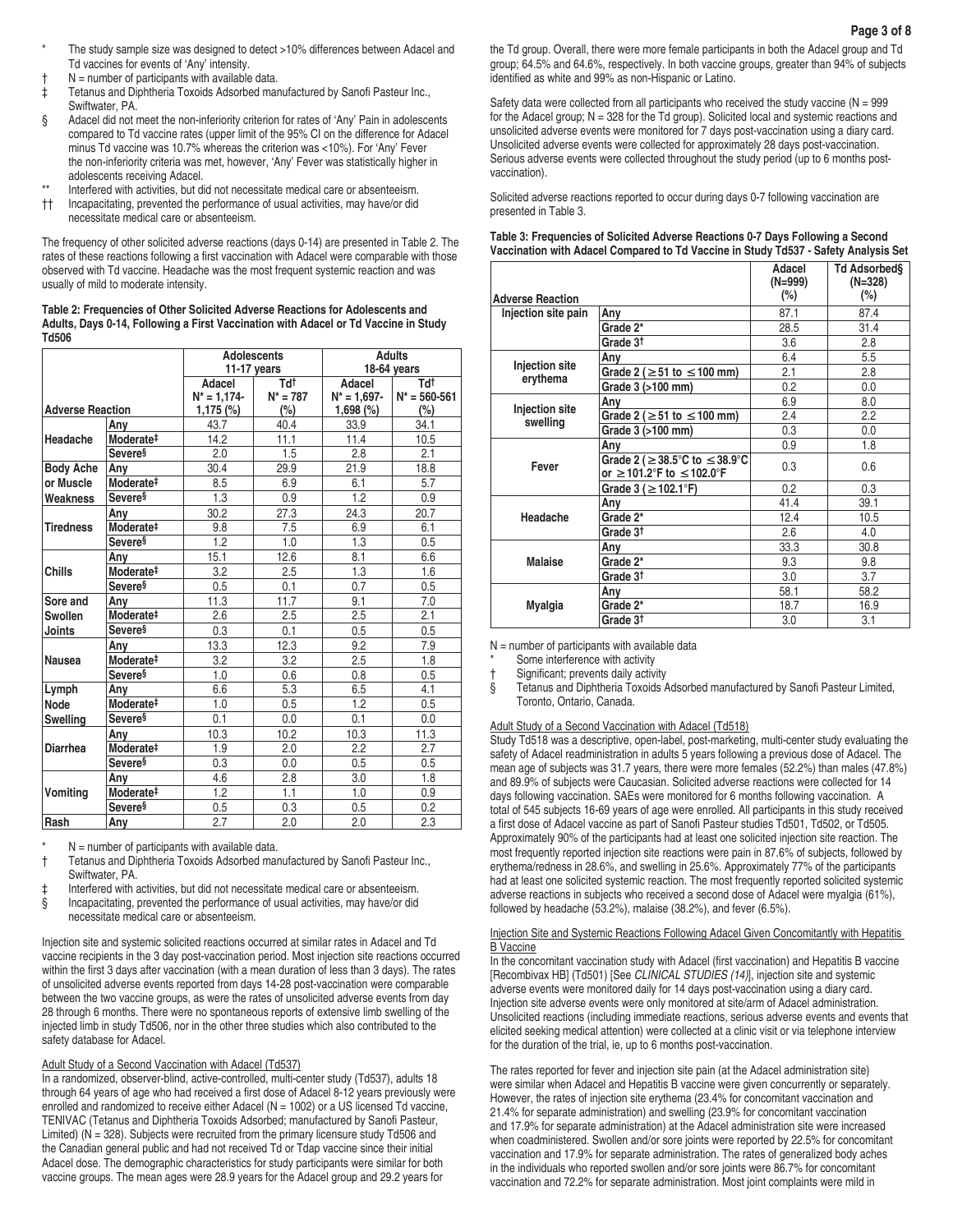intensity with a mean duration of 1.8 days. The incidence of other solicited and unsolicited adverse events were not different between the 2 study groups.

#### Injection Site and Systemic Reactions Following Adacel Given Concomitantly with Trivalent Inactivated Influenza Vaccine (TIV)

In the concomitant vaccination study with Adacel (first vaccination) and trivalent inactivated influenza vaccine [Fluzone] (Td502) [See *CLINICAL STUDIES (14)*], injection site and systemic adverse events were monitored for 14 days post-vaccination using a diary card. All unsolicited reactions occurring through day 14 were collected. From day 14 to the end of the trial, ie, up to 84 days, only events that elicited seeking medical attention were collected. The rates of fever and injection site erythema and swelling were similar for recipients of concurrent and separate administration of Adacel and TIV. However, pain at the Adacel injection site occurred at statistically higher rates following concurrent administration (66.6%) versus separate administration (60.8%). The rates of sore and/or swollen joints were 13% for concurrent administration and 9% for separate administration. Most joint complaints were mild in intensity with a mean duration of 2.0 days. The incidence of other solicited and unsolicited adverse events was similar between the 2 study groups.

### Additional Studies

In an additional study (Td505), 1,806 adolescents 11 through 17 years of age received Adacel (first vaccination) as part of the lot consistency study used to support Adacel licensure. This study was a randomized, double-blind, multi-center trial designed to assess lot consistency as measured by the safety and immunogenicity of 3 lots of Adacel when given as a booster dose to adolescents 11 through 17 years of age inclusive. Local and systemic adverse events were monitored for 14 days post-vaccination using a diary card. Unsolicited adverse events and serious adverse events were collected for 28 days post-vaccination. Pain was the most frequently reported local adverse event occurring in approximately 80% of all participants. Headache was the most frequently reported systemic event occurring in approximately 44% of all participants. Sore and/or swollen joints were reported by approximately 14% of participants. Most joint complaints were mild in intensity with a mean duration of 2.0 days.

An additional 962 adolescents and adults received Adacel in three supportive Canadian studies (TC9704, Td9707 and TD9805) used as the basis for licensure in other countries. Within these clinical trials, the rates of local and systemic reactions following the first vaccination with Adacel were similar to those reported in the four principal trials in the U.S. with the exception of a higher rate (86%) of adults experiencing "any" local injection site pain. The rate of severe pain (0.8%), however, was comparable to the rates reported in four principal trials conducted in the US. There was one spontaneous report of whole-arm swelling of the injected limb among the 277 Td vaccine recipients, and two spontaneous reports among the 962 Adacel recipients in the supportive Canadian studies.

An additional study (Td519) enrolled 1,302 individuals in an open label, two-arm, multicenter trial (651 participants in each group) to evaluate the safety and immunogenicity of a first vaccination with Adacel administered to persons 10 to <11 years of age compared to persons 11 to <12 years of age. Immediate reactions were monitored for 20 minutes postvaccination. Solicited local and systemic adverse events were monitored for 7 days postvaccination using a diary card. Unsolicited and serious adverse events were collected for approximately 30 days post-vaccination. Similar rates of immediate, solicited and unsolicited adverse reactions were reported in each of the two age cohorts. One serious adverse event, not related to vaccination, was reported in the younger age group.

#### Serious Adverse Events

Throughout the 6-month follow-up period following a first vaccination with Adacel in study Td506, SAEs were reported in 1.5% of Adacel recipients and in 1.4% of Td vaccine recipients. Two SAEs in adults were neuropathic events that occurred within 28 days of Adacel administration; one severe migraine with unilateral facial paralysis and one diagnosis of nerve compression in neck and left arm. Similar or lower rates of serious adverse events were reported in the other trials following a first vaccination with Adacel in participants up to 64 years of age and no additional neuropathic events were reported.

In study Td537 when a second vaccination of Adacel was administered 8-12 years following the initial vaccination of Adacel, a total of 8 participants (0.8%) in the Adacel group and 1 participant (0.3%) in the Td group reported SAEs during the 6-month follow-up period. All SAEs were considered by the investigator to be unrelated to the study vaccine.

In study Td518, seven participants experienced an SAE, all of which were considered by the investigator to be unrelated to the study vaccine.

#### **6.2 Postmarketing Experience**

The following adverse events of Adacel have been spontaneously reported in the US and other countries. Because these events are reported voluntarily from a population of uncertain size, it may not be possible to reliably estimate their frequency or establish a causal relationship to vaccine exposure.

The following adverse events were included based on one or more of the following factors: severity, frequency of reporting, or strength of evidence for a causal relationship to Adacel.

- *Immune system disorders* Anaphylactic reaction, hypersensitivity reaction (angioedema, edema, rash, hypotension)
- *Nervous system disorders*

 Paresthesia, hypoesthesia, Guillain-Barré syndrome, brachial neuritis, facial palsy, convulsion, syncope, myelitis

- *Cardiac disorders*
- **Myocarditis** • *Skin and subcutaneous tissue disorders*
- Pruritus, urticaria • *Musculoskeletal and connective tissue disorders* Myositis, muscle spasm
- *General disorders and administration site conditions*

 Large injection site reactions (>50 mm), extensive limb swelling from the injection site beyond one or both joints

Injection site bruising, sterile abscess, Arthus hypersensitivity

### **7 DRUG INTERACTIONS**

### **7.1 Concomitant Vaccine Administration**

When Adacel is administered concomitantly with other injectable vaccines or Tetanus Immune Globulin, they should be given with separate syringes and at different injection sites. Adacel should not be mixed with any other vaccine in the same syringe or vial.

### Trivalent Inactivated Influenza Vaccine (TIV)

In a clinical study Adacel (first vaccination) was administered concomitantly with a USlicensed trivalent inactivated influenza vaccine (TIV). [See *ADVERSE REACTIONS (6.1)* and *CLINICAL STUDIES (14)*.]

No interference in tetanus and diphtheria seroprotection rates and responses to influenza vaccine, detoxified pertussis toxin (PT), fimbriae types 2 and 3 (FIM) or filamentous hemagglutinin (FHA) were observed when Adacel vaccine was administered concomitantly with TIV compared to separate administration. A lower pertactin (PRN) GMC was observed when Adacel was administered concomitantly with TIV compared to separate administration.

### **7.2 Immunosuppressive Treatments**

Immunosuppressive therapies, including irradiation, antimetabolites, alkylating agents, cytotoxic drugs and corticosteroids (used in greater than physiologic doses), may reduce the immune response to vaccines. [See *WARNINGS AND PRECAUTIONS (5.6)*.]

# **8 USE IN SPECIFIC POPULATIONS**

# **8.1 Pregnancy**

# Pregnancy Exposure Registry

There is a pregnancy exposure registry that monitors pregnancy outcomes in women exposed to Adacel during pregnancy. Women who receive Adacel during pregnancy are encouraged to contact directly, or have their healthcare professional contact, Sanofi Pasteur Inc. at 1-800-822-2463 (1-800-VACCINE).

### Risk Summary

All pregnancies have a risk of birth defect, loss or other adverse outcomes. In the US general population, the estimated background risk of major birth defects and miscarriage in clinically recognized pregnancies is 2% to 4% and 15% to 20%, respectively. There are no adequate and well-controlled studies of Adacel administration in pregnant women in the U.S. Available data suggest the rates of major birth defects and miscarriage in women who receive Adacel within 30 days prior to pregnancy or during pregnancy are consistent with estimated background rates. (See *Data*)

Two developmental toxicity studies were performed in female rabbits given 0.5 mL (a single human dose) of Adacel twice prior and during gestation. The studies revealed no evidence of harm to the fetus due to Adacel. (See *Data*)

#### Data *Human Data*

An assessment of data from the ongoing pregnancy registry over 12 years (2005-2017) included 1518 reports of exposure to Adacel vaccine from 30 days before or at any time during pregnancy. Of these reports, 543 had known pregnancy outcomes available and were enrolled in the registry prior to the outcomes being known. Among the 543 pregnancies with known outcomes, the timing of Adacel vaccination was not known for 126 of the pregnancies.

Of the prospectively followed pregnancies for whom the timing of Adacel vaccination was known, 374 women received Adacel during the 30 days prior to conception through the second trimester. Outcomes among these prospectively followed pregnancies included 5 infants with major birth defects and 25 cases of miscarriage.

#### *Animal Data*

The effect of Adacel on embryo-fetal and pre-weaning development was evaluated in two developmental toxicity studies in female rabbits. Animals were administered 0.5 mL (a single human dose) of Adacel twice prior to gestation, during the period of organogenesis (gestation day 6) and later during pregnancy on gestation day 29. No adverse effects on pregnancy, parturition, lactation, embryo-fetal or pre-weaning development were observed. There were no vaccine related fetal malformations or other evidence of teratogenesis noted in this study.

### **8.2 Lactation**

#### *Risk Summary*

It is not known whether Adacel vaccine components are excreted in human milk. Data are not available to assess the effect of administration of Adacel on breast-fed infants or on milk production/excretion.

The developmental and health benefits of breastfeeding should be considered along with the mother's clinical need for Adacel and any potential adverse effects on the breastfed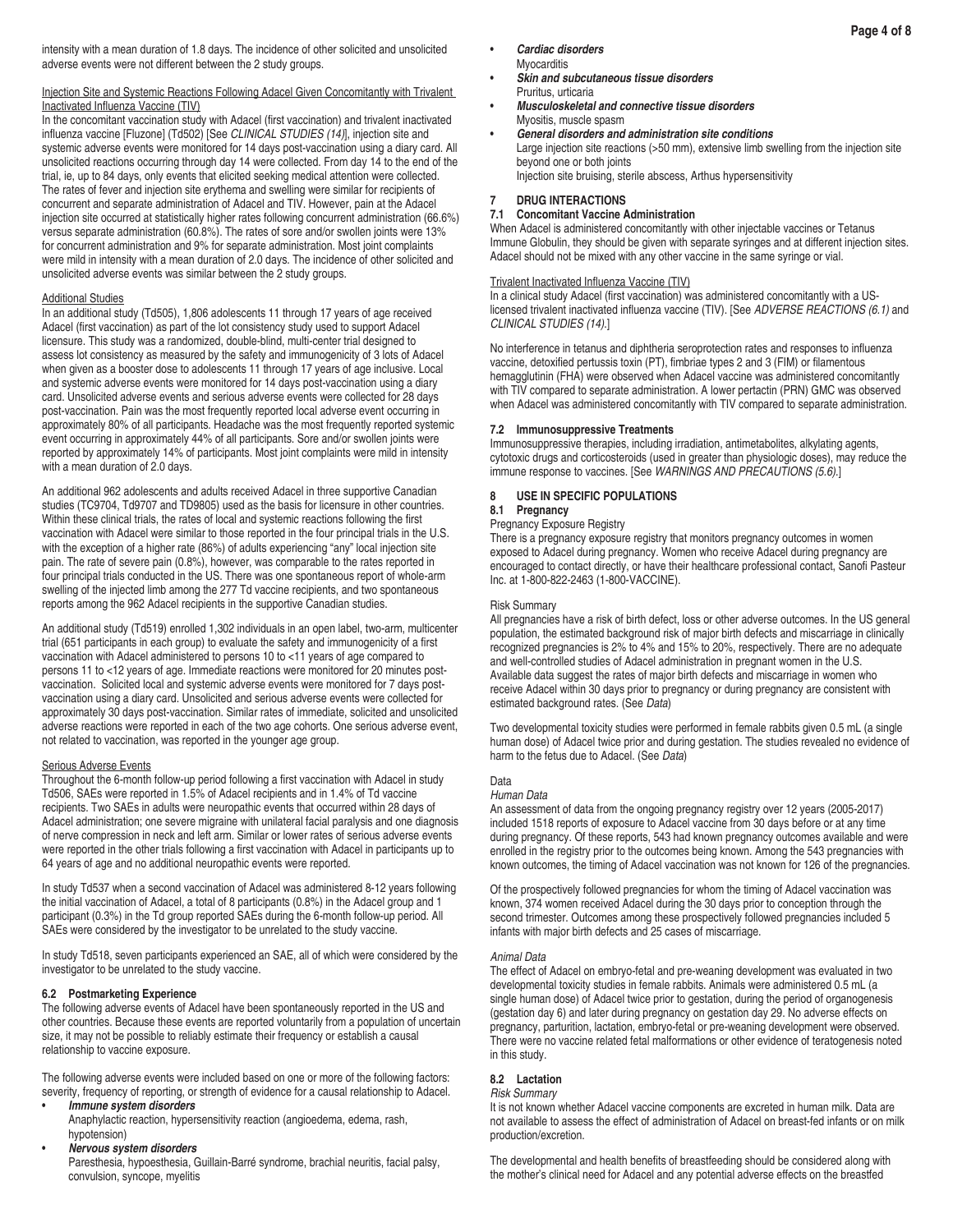child from Adacel or from the underlying maternal condition. For preventive vaccines, the underlying maternal condition is susceptibility to disease prevented by the vaccine.

#### **8.4 Pediatric Use**

Adacel is not approved for individuals less than 10 years of age. Safety and effectiveness of Adacel in persons less than 10 years of age in the U.S. have not been established.

### **8.5 Geriatric Use**

Adacel is not approved for use in individuals 65 years of age and older.

In a clinical study, individuals 65 years of age and older received a single dose of Adacel. Based on prespecified criteria, persons 65 years of age and older who received a dose of Adacel had lower geometric mean concentrations of antibodies to PT, PRN and FIM when compared to infants who had received a primary series of DAPTACEL<sup>®</sup>, Diphtheria and Tetanus Toxoids and Acellular Pertussis Vaccine Adsorbed (DTaP). [See *CLINICAL STUDIES (14)* for description of DAPTACEL.]

### **11 DESCRIPTION**

Adacel is a sterile isotonic suspension of tetanus and diphtheria toxoids and pertussis antigens adsorbed on aluminum phosphate, for intramuscular injection.

Each 0.5 mL dose contains 5 Lf tetanus toxoid (T), 2 Lf diphtheria toxoid (d), and acellular pertussis antigens [2.5 mcg detoxified pertussis toxin (PT), 5 mcg filamentous hemagglutinin (FHA), 3 mcg pertactin (PRN), 5 mcg fimbriae types 2 and 3 (FIM)]. Other ingredients per 0.5 mL dose include 1.5 mg aluminum phosphate (0.33 mg aluminum) as the adjuvant, ≤5 mcg residual formaldehyde, <50 ng residual glutaraldehyde and 3.3 mg (0.6% v/v) 2-phenoxyethanol (not as a preservative). The antigens are the same as those in DAPTACEL; however, Adacel is formulated with reduced quantities of diphtheria and detoxified PT.

The acellular pertussis vaccine components are produced from *Bordetella pertussis* cultures grown in Stainer-Scholte medium (2) modified by the addition of casamino acids and dimethyl-beta-cyclodextrin. PT, FHA and PRN are isolated separately from the supernatant culture medium. FIM are extracted and copurified from the bacterial cells. The pertussis antigens are purified by sequential filtration, salt-precipitation, ultrafiltration and chromatography. PT is detoxified with glutaraldehyde, FHA is treated with formaldehyde, and the residual aldehydes are removed by ultrafiltration. The individual antigens are adsorbed onto aluminum phosphate.

The tetanus toxin is produced from *Clostridium tetani* grown in modified Mueller-Miller casamino acid medium without beef heart infusion. (3) Tetanus toxin is detoxified with formaldehyde and purified by ammonium sulfate fractionation and diafiltration. *Corynebacterium diphtheriae* is grown in modified Mueller's growth medium. (4) After purification by ammonium sulfate fractionation, diphtheria toxin is detoxified with formaldehyde and diafiltered.

The adsorbed diphtheria, tetanus and acellular pertussis components are combined with aluminum phosphate (as adjuvant), 2-phenoxyethanol (not as a preservative) and water for injection. Adacel does not contain a preservative.

In the guinea pig potency test, the tetanus component induces at least 2 neutralizing units/ mL of serum and the diphtheria component induces at least 0.5 neutralizing units/mL of serum. The potency of the acellular pertussis vaccine components is evaluated by the antibody response of immunized mice to detoxified PT, FHA, PRN and FIM as measured by enzyme-linked immunosorbent assay (ELISA).

Diphtheria and tetanus toxoids are individually adsorbed onto aluminum phosphate.

### **12 CLINICAL PHARMACOLOGY**

# **12.1 Mechanism of Action**

**Tetanus** 

Tetanus is a disease manifested primarily by neuromuscular dysfunction caused by a potent exotoxin released by *C tetani*.

Protection against disease is due to the development of neutralizing antibodies to tetanus toxin. A serum tetanus antitoxin level of at least 0.01 IU/mL, measured by neutralization assay is considered the minimum protective level. (5) (6)

### **Diphtheria**

Diphtheria is an acute toxin-mediated disease caused by toxigenic strains of *C diphtheriae*. Protection against disease is due to the development of neutralizing antibodies to diphtheria toxin. A serum diphtheria antitoxin level of 0.01 IU/mL is the lowest level giving some degree of protection. Antitoxin levels of at least 0.1 IU/mL are generally regarded as protective. (5) Levels of 1.0 IU/mL have been associated with long-term protection. (7)

#### Pertussis

Pertussis (whooping cough) is a respiratory disease caused by *B pertussis*. This Gramnegative coccobacillus produces a variety of biologically active components, though their role in either the pathogenesis of, or immunity to, pertussis has not been clearly defined.

# **13 NONCLINICAL TOXICOLOGY**

#### **13.1 Carcinogenesis, Mutagenesis, Impairment of Fertility**

Adacel has not been evaluated for carcinogenic or mutagenic potential, or impairment of male fertility.

#### **14 CLINICAL STUDIES**

The effectiveness of the tetanus toxoid and diphtheria toxoid used in Adacel was based on the immune response to these antigens compared to a US licensed Tetanus and Diphtheria Toxoids Adsorbed For Adult Use (Td) vaccine manufactured by Sanofi Pasteur Inc., Swiftwater, PA. The primary measures for immune response to the diphtheria and tetanus toxoids were the percentage of participants attaining an antibody level of at least 0.1 IU/mL.

The effectiveness of the pertussis antigens used in Adacel was evaluated based on a comparison of pertussis antibody levels achieved in recipients of Adacel with those obtained in infants after three or four doses of DAPTACEL. For the first dose of Adacel, the comparisons were to infants who received three doses of DAPTACEL in the Sweden I Efficacy trial. For the second dose of Adacel, for the evaluation of FHA, PRN, and FIM antibody levels, the comparisons were to infants who received three doses of DAPTACEL in the Sweden I Efficacy trial; for evaluation of PT antibody levels, the comparison was to infants who received four doses of DAPTACEL in a US safety and immunogenicity study (Study M5A10). In the Sweden I Efficacy Trial, three doses of DAPTACEL vaccine were shown to confer a protective efficacy of 84.9% (95% CI: 80.1%, 88.6%) against WHO defined pertussis (21 days of paroxysmal cough with laboratory-confirmed *B pertussis* infection or epidemiological link to a confirmed case). The protective efficacy against mild pertussis (defined as at least one day of cough with laboratory-confirmed *B pertussis* infection) was 77.9% (95% CI: 72.6%, 82.2%). (8)

In addition, the ability of Adacel to elicit a booster response (defined as rise in antibody concentration after vaccination) to the tetanus, diphtheria and pertussis antigens following vaccination was evaluated.

#### **14.1 Immunological Evaluation in Adolescents and Adults, 11 through 64 Years of Age Following a First Vaccination with Adacel**

Study Td506 was a comparative, multi-center, randomized, observer-blind, controlled trial which enrolled 4,480 participants; 2,053 adolescents (11-17 years of age) and 2,427 adults (18-64 years of age). Enrollment was stratified by age to ensure adequate representation across the entire age range. Participants had not received a tetanus or diphtheria toxoid containing vaccine within the previous 5 years. After enrollment participants were randomized to receive one dose of either Adacel or Td vaccine. A total of 4,461 randomized participants were vaccinated. The per-protocol immunogenicity subset included 1,270 Adacel recipients and 1,026 Td vaccine recipients. Sera were obtained before and approximately 35 days after vaccination. [Blinding procedures for safety assessments are described in *ADVERSE REACTIONS (6)*.]

Demographic characteristics were similar within age groups and between the vaccine groups. A total of 76% of the adolescents and 1.1% of the adults reported a history of receiving 5 previous doses of diphtheria-tetanus-pertussis containing vaccines. Anti-tetanus and anti-diphtheria seroprotection rates ( $\geq$  0.1 IU/mL) and booster response rates were comparable between Adacel and Td vaccines. (See Table 4 and Table 5.) Adacel induced pertussis antibody levels that were non-inferior to those of Swedish infants who received three doses of DAPTACEL vaccine (Sweden I Efficacy Study). (See Table 6.) Acceptable booster responses to each of the pertussis antigens were also demonstrated, ie, the percentage of participants with a booster response exceeded the predefined lower limit. (See Table 7.)

| 1.49997                 |               |             |                             |                               |                                      |                               |                                    |  |  |
|-------------------------|---------------|-------------|-----------------------------|-------------------------------|--------------------------------------|-------------------------------|------------------------------------|--|--|
|                         |               |             | Anti-Tetanus toxoid (IU/mL) |                               |                                      |                               |                                    |  |  |
|                         |               |             | <b>Pre-vaccination</b>      |                               | 1 Month Post-vaccination             |                               |                                    |  |  |
| Age<br>Group<br>(years) | N*<br>Vaccine |             | % ≥ 0.10<br>(95% CI)        | % > 1.0<br>$(95% \text{ Cl})$ | % > 0.10<br>$(95% \text{ Cl})$       | % ≥ 1.0<br>$(95% \text{ Cl})$ | % Booster <sup>t</sup><br>(95% CI) |  |  |
| $11 - 17$               | Adacel        | 527         | 99.6<br>(98.6, 100.0)       | 44.6<br>(40.3, 49.0)          | 100.0 <sup>‡</sup><br>(99.3, 100.0)  | 99.6<br>(98.6, 100.0)         | 91.7 <sup>‡</sup><br>(89.0, 93.9)  |  |  |
|                         | Td**          | 516         | 99.2<br>(98.0, 99.8)        | 43.8<br>(39.5, 48.2)          | 100.0<br>(99.3, 100.0)               | 99.4<br>(98.3, 99.9)          | 91.3<br>(88.5, 93.6)               |  |  |
| Adacel                  |               | 742-<br>743 | 97.3<br>(95.9, 98.3)        | 72.9<br>(69.6, 76.1)          | 100.0 <sup>‡</sup><br>(99.5, 100.0)  | 97.88<br>(96.5, 98.8)         | $63.1^{\ddagger}$<br>(59.5, 66.6)  |  |  |
| 18-64                   | Td**          | 509         | 95.9<br>(93.8, 97.4)        | 70.3                          | 99.8<br>$(66.2, 74.3)$ (98.9, 100.0) | 98.2<br>(96.7, 99.2)          | 66.8<br>(62.5, 70.9)               |  |  |

**Table 4: Pre-vaccination and Post-vaccination Antibody Responses and Booster Response Rates to Tetanus Toxoid Following A First Vaccination with Adacel Vaccine as Compared to Td Vaccine in Adolescents and Adults 11 through 64 Years of Age (Td506)**

 $N$  = number of participants in the per-protocol population with available data.

† Booster response is defined as: A 4-fold rise in antibody concentration, if the prevaccination concentration was equal to or below the cut-off value and a 2-fold rise in antibody concentration if the pre-vaccination concentration was above the cut-off value. The cut-off value for tetanus was 2.7 IU/mL.

‡ Seroprotection rates at ≥0.10 IU/mL and booster response rates to Adacel were noninferior to Td vaccine (upper limit of the 95% CI on the difference for Td vaccine minus Adacel <10%).

§ Seroprotection rates at  $\geq$  1.0 IU/mL were not prospectively defined as a primary endpoint.

\*\* Tetanus and Diphtheria Toxoids Adsorbed manufactured by Sanofi Pasteur Inc., Swiftwater, PA.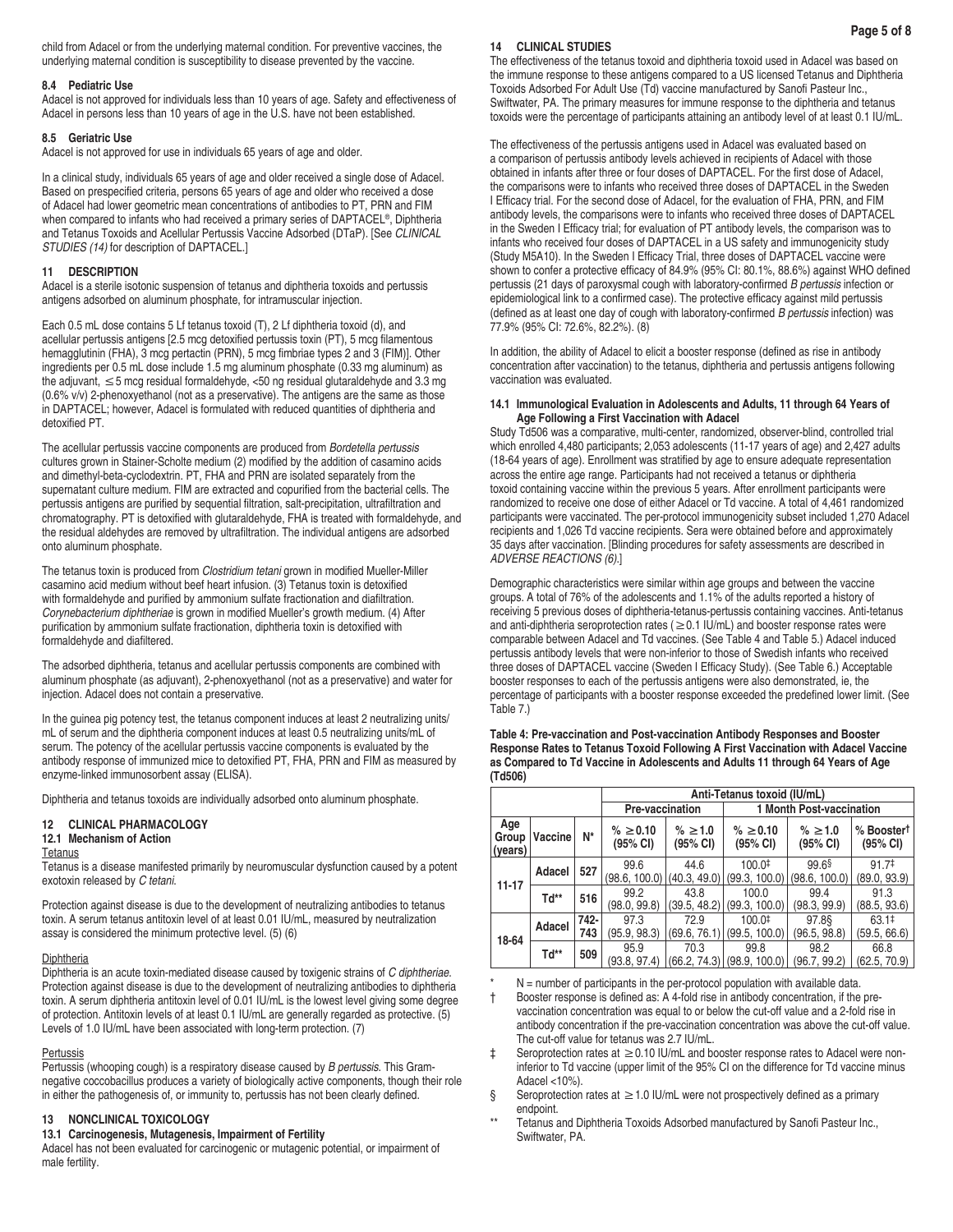**Table 5: Pre-vaccination and Post-vaccination Antibody Responses and Booster Response Rates to Diphtheria Toxoid Following A First Vaccination with Adacel as Compared to Td Vaccine in Adolescents and Adults 11 through 64 Years of Age (Td506)**

|                         |         |                | Anti-Diphtheria toxin (IU/mL) |                                    |                                       |                                    |                                   |  |  |  |
|-------------------------|---------|----------------|-------------------------------|------------------------------------|---------------------------------------|------------------------------------|-----------------------------------|--|--|--|
|                         |         |                | Pre-vaccination               |                                    |                                       | 1 Month Post-vaccination           |                                   |  |  |  |
| Age<br>Group<br>(years) | Vaccine | N*             | % ≥ 0.10<br>(95% CI)          | $% \geq 1.0$<br>$(95% \text{ Cl})$ | $% \geq 0.10$<br>$(95% \, \text{Cl})$ | $% \geq 1.0$<br>$(95% \text{ Cl})$ | % Boostert<br>(95% CI)            |  |  |  |
|                         | Adacel  | 527            | 72.5<br>(68.5, 76.3)          | 15.7<br>(12.7, 19.1)               | 99.8‡<br>(98.9, 100.0)                | 98.7§<br>(97.3, 99.5)              | $95.1^{\ddagger}$<br>(92.9, 96.8) |  |  |  |
| 11-17<br>Td**           |         | $515 -$<br>516 | 70.7<br>(66.5, 74.6)          | 17.3<br>(14.1, 20.8)               | 99.8<br>(98.9, 100.0)                 | 98.4<br>(97.0, 99.3)               | 95.0<br>(92.7, 96.7)              |  |  |  |
| Adacel                  |         | 739-<br>741    | 62.6<br>(59.0, 66.1)          | 14.3<br>(11.9, 17.0)               | 94.1 <sup>‡</sup><br>(92.1, 95.7)     | 78.0 <sup>§</sup><br>(74.8, 80.9)  | $87.4^{\ddagger}$<br>(84.8, 89.7) |  |  |  |
| 18-64                   | Td**    | 506-<br>507    | 63.3<br>(59.0, 67.5)          | 16.0<br>(12.9, 19.5)               | 95.1<br>(92.8, 96.8)                  | 79.9<br>(76.1, 83.3)               | 83.4<br>(79.9, 86.5)              |  |  |  |

 $N$  = number of participants in the per-protocol population with available data.

† Booster response is defined as: A 4-fold rise in antibody concentration, if the prevaccination concentration was equal to or below the cut-off value and a 2-fold rise in antibody concentration if the pre-vaccination concentration was above the cut-off value. The cut-off value for diphtheria was 2.56 IU/mL.

- ‡ Seroprotection rates at ≥0.10 IU/mL and booster response rates to Adacel were noninferior to Td vaccine (upper limit of the 95% CI on the difference for Td vaccine minus Adacel <10%).
- § Seroprotection rates at  $\geq$  1.0 IU/mL were not prospectively defined as a primary endpoint.
- Tetanus and Diphtheria Toxoids Adsorbed manufactured by Sanofi Pasteur Inc., Swiftwater, PA.

**Table 6: Ratio of Pertussis Antibody Geometric Mean Concentrations (GMCs)\* Observed One Month Following A First Vaccination with Adacel in Adolescents and Adults 11 through 64 Years of Age Compared with Those Observed in Infants One Month following Vaccination at 2,4 and 6 Months of Age in the Efficacy Trial with DAPTACEL (Sweden I Efficacy Study)**

|                 | Adolescents 11-17 Years of Age                                              | Adults 18-64 Years of Age                                                              |
|-----------------|-----------------------------------------------------------------------------|----------------------------------------------------------------------------------------|
|                 | Adacel <sup>t</sup> /DAPTACEL <sup>‡</sup><br><b>GMC Ratio</b><br>(95% Cls) | Adacel <sup>§</sup> /DAPTACEL <sup>‡</sup><br><b>GMC Ratio</b><br>$(95\% \text{ Cls})$ |
| Anti-PT         | 3.6<br>$(2.8, 4.5)$ <sup>1</sup>                                            | 2.1<br>$(1.6, 2.7)^{1}$                                                                |
| Anti-FHA        | 5.4<br>$(4.5, 6.5)^{\mathbb{1}}$                                            | 4.8<br>$(3.9, 5.9)^{\text{T}}$                                                         |
| <b>Anti-PRN</b> | 3.2<br>$(2.5, 4.1)$ <sup>1</sup>                                            | 3.2<br>$(2.3, 4.4)$ <sup>1</sup>                                                       |
| <b>Anti-FIM</b> | 5.3<br>$(3.9, 7.1)^{1}$                                                     | 2.5<br>$(1.8, 3.5)$ <sup>1</sup>                                                       |

Antibody GMCs, measured in arbitrary ELISA units were calculated separately for infants, adolescents and adults.

 $N = 524$  to 526, number of adolescents in the per-protocol population with available data for Adacel.

- ‡ N = 80, number of infants who received DAPTACEL with available data post dose 3 (Sweden Efficacy I).
- § N = 741, number of adults in the per-protocol population with available data for Adacel. ¶ GMC following Adacel was non-inferior to GMC following DAPTACEL (lower limit of 95% CI on the ratio of GMC for Adacel divided by DAPTACEL >0.67).

#### **Table 7: Booster Response Rates to the Pertussis Antigens Observed One Month Following a First Vaccination with Adacel in Adolescents and Adults 11 through 64 Years of Age**

|                 |     | <b>Adolescents 11-17</b><br><b>Years of Age</b> | Adults 18-64<br><b>Years of Age</b> | Predefined<br>Acceptable |              |
|-----------------|-----|-------------------------------------------------|-------------------------------------|--------------------------|--------------|
|                 | N‡  | %<br>(95% CI)                                   | N‡                                  | $\%$<br>(95% CI)         | Rates*<br>%† |
| Anti-PT         | 524 | 92.0<br>(89.3, 94.2)                            | 739                                 | 84.4<br>(81.6, 87.0)     | 81.2         |
| Anti-FHA        | 526 | 85.6<br>(82.3, 88.4)                            | 739                                 | 82.7<br>(79.8, 85.3)     | 77.6         |
| <b>Anti-PRN</b> | 525 | 94.5<br>(92.2, 96.3)                            | 739                                 | 93.8<br>(91.8, 95.4)     | 86.4         |
| <b>Anti-FIM</b> | 526 | 94.9<br>(92.6, 96.6)                            | 739                                 | 85.9<br>(83.2, 88.4)     | 82.4         |

The acceptable response rate for each antigen was defined as the lower limit of the 95% CI for the rate being no more than 10% lower than the response rate observed in previous clinical trials.

- † A booster response for each antigen was defined as a 4-fold rise in antibody concentration if the pre-vaccination concentration was equal to or below the cut-off value and a 2-fold rise in antibody concentration if the pre-vaccination concentration was above the cut-off value. The cut-off values for pertussis antigens were established based on antibody data from both adolescents and adults in previous clinical trials. The cut-off values were 85 EU/mL for PT, 170 EU/mL for FHA, 115 EU/mL for PRN and 285 EU/mL for FIM.
- ‡ N = number of participants in the per-protocol population with available data.

Study Td519 assessed the comparative immunogenicity of a first vaccination with Adacel administered to adolescents (10 to <11 years of age and 11 to <12 years of age) [See *ADVERSE REACTIONS (6.1)*.] In this study non-inferiority was demonstrated for booster responses to tetanus and diphtheria toxoids, GMCs to the pertussis antigens (PT, FHA, PRN and FIM) and booster responses to the pertussis antigens PT, FHA and PRN. For FIM, non-inferiority was not demonstrated as the lower bound of the 95% CI of the difference in booster response rates (-5.96%) did not meet the predefined criterion (>-5% when the booster response in the older age group was >95%).

#### **14.2 Immunological Evaluation in Adults, 18 through 64 Years of Age Following a Second Vaccination with Adacel**

In study Td537 [See *ADVERSE REACTIONS (6.1)*.], subjects 18 to 64 years of age who had received a dose of Adacel 8-12 years previously, were randomized to receive a second dose of Adacel or Td vaccine (Tetanus and Diphtheria Toxoids Adsorbed manufactured by Sanofi Pasteur, Limited). Blood samples for immunogenicity analyses were obtained from participants pre-vaccination and approximately 28 days post-vaccination. The per-protocol analysis set was used for all immunogenicity analyses, and included 948 participants in the Adacel group and 317 participants in the Td control vaccine group. Of the study participants, 35% were male. Of subjects who reported a racial/ethnic demographic, 95% were Caucasian, 2% Black, 0.5% American Indian or Alaska native, 1% Asian and 1.5% were of mixed or other origin.

A tetanus antitoxoid level of  $\geq 0.1$  IU/mL, measured by the ELISA used in this study was considered protective. An anti-diphtheria anti-toxin level of  $\geq 0.1$  IU/mL was considered protective. Pre-vaccination and post-vaccination seroprotection rates and booster response rates are presented in Table 8.

| Table 8: Pre-vaccination and Post-vaccination Seroprotection Rates and Booster   |
|----------------------------------------------------------------------------------|
| Response Rates to Tetanus Toxoid and Diphtheria Toxoid Following a Second        |
| Vaccination with Adacel Compared to Td Vaccine in Persons 18 through 64 Years of |
| Age, Per Protocol Analysis Set                                                   |

|                                                              | Vaccine          | N*             | Pre-vaccination                   |                                  | 1 month post-vaccination          |                                                |                                     |
|--------------------------------------------------------------|------------------|----------------|-----------------------------------|----------------------------------|-----------------------------------|------------------------------------------------|-------------------------------------|
|                                                              |                  |                | $\geq$ 0.1 IU/<br>mL.<br>(95% CI) | $\geq$ 1.0 IU/<br>mL<br>(95% CI) | $\geq$ 0.1 IU/<br>mL<br>(95% CI)† | $\geq$ 1.0 IU/<br>mL<br>(95% CI) <sup>††</sup> | %Booster <sup>†††</sup><br>(95% CI) |
| Anti-<br><b>Tetanus</b><br><b>Toxoid</b><br>(ELISA -<br>IUML | Adacel           | 944-<br>948    | 97.2<br>(96.0;<br>98.2            | 62.3<br>(59.1)<br>65.4)          | 100.0<br>(99.6;<br>100.0          | 99.9<br>(99.4;<br>100.0                        | 74.5 \$‡<br>(71.6; 77.2)            |
|                                                              | Td**<br>Adsorbed | $315 -$<br>317 | 96.5<br>(93.8;<br>98.2)           | 63.8<br>(58.2;<br>69.1)          | 100.0<br>(98.8;<br>100.0          | 100.0<br>(98.8)<br>100.0)                      | $81.6$ \$ ‡<br>(76.9; 85.7)         |
| Anti-<br><b>Diphtheria</b>                                   | Adacel           | 945-<br>948    | 84.7<br>(82.2;<br>86.9            | 29.1<br>(26.2)<br>32.1)          | 99.8<br>(99.2;<br>100.0           | 94.9<br>(93.3;<br>96.2)                        | 83.2<br>(80.6; 85.5)                |
| Toxin<br>(ELISA -<br>IUML                                    | Td**<br>Adsorbed | $315 -$<br>317 | 83.8<br>(79.3;<br>87.7)           | 29.8<br>(24.8;<br>35.2)          | 99.4<br>(97.7; 99.9)              | 94.0<br>(90.8;<br>96.4)                        | 84.1<br>(79.6; 88.0)                |

 $N$  = number of participants in the per-protocol population with available data.

Tetanus and Diphtheria Toxoids Adsorbed manufactured by Sanofi Pasteur Limited, Toronto, Ontario, Canada.

- † Seroprotection rates at ≥0.10 IU/mL for Adacel were non-inferior to Td for diphtheria toxin and tetanus toxoid (upper limit of the 95% CI on the difference for Td vaccine minus Adacel <10%).
- †† Seroprotection rates at ≥1.0 IU/mL were not prospectively defined as a primary or secondary endpoint.
- ††† Booster response is defined as a minimum rise in antibody concentration from pre to post-vaccination. The minimum rise is at least 2 times if the pre-vaccination concentration is above the cutoff value, or at least 4 times if it is at or below the cutoff value. The cutoff values for to tetanus and diphtheria are 2.7 IU/mL and 2.56 IU/mL, respectively.
- § n/M: defines the number n of participants with booster response / the number M of subjects with available data to evaluate booster response. There were (n/M) 703/944, 257/315, 786/945 and 265/315 for Adacel/Tetanus, Td Adsorbed/Tetanus, Adacel/ Diphtheria, and Td Adsorbed/Diphtheria, respectively.
- ‡ Booster response rates for tetanus toxoid in Adacel did not meet the pre-specified noninferiority criteria.

For all pertussis antigens (PT, FHA, PRN and FIM), post-vaccination anti-pertussis GMCs in the Adacel group were non-inferior to GMCs induced by 3 or 4 doses of DAPTACEL in historical studies as are presented in Table 9.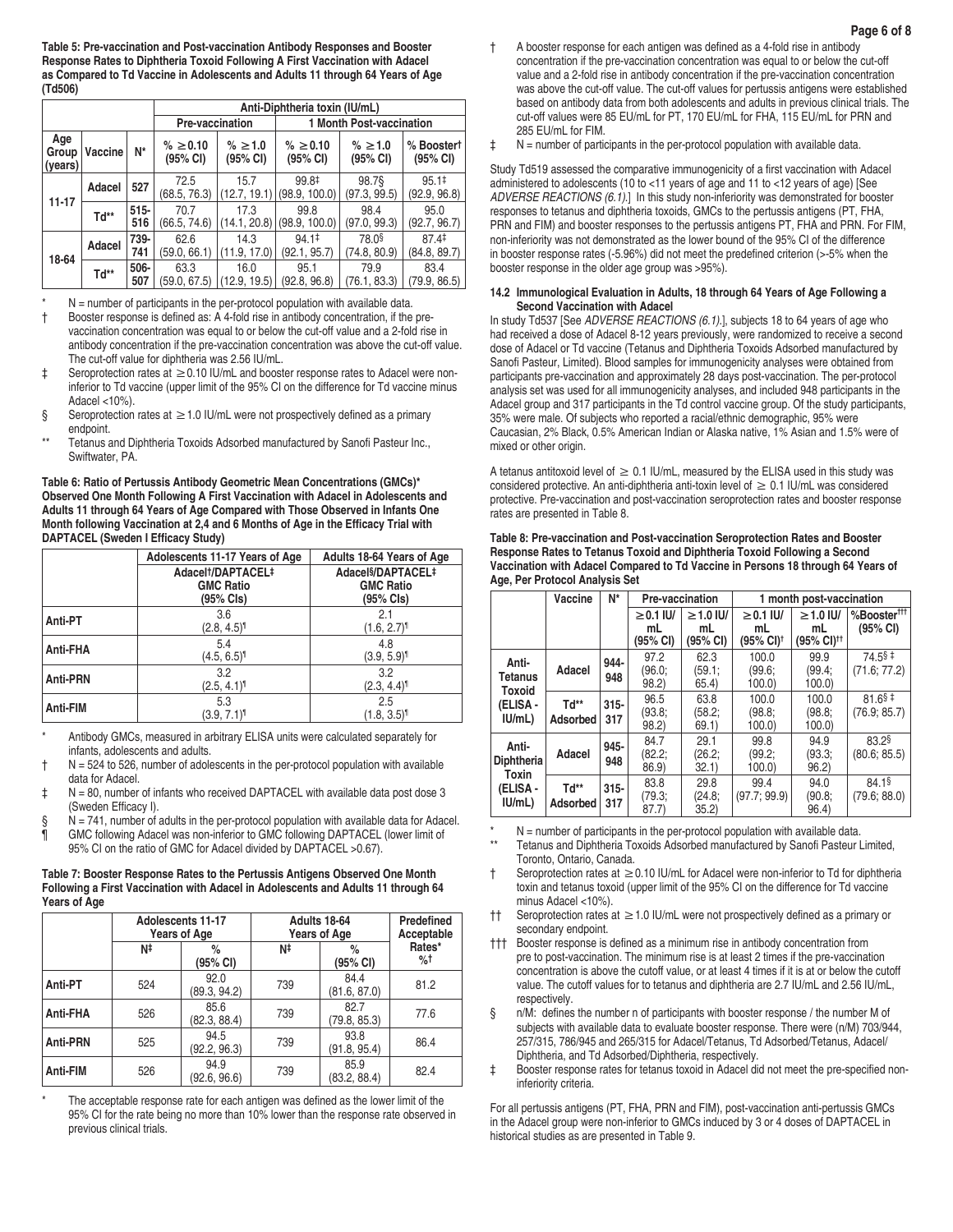#### **Table 9: Ratio of Pertussis Antibody Geometric Mean Concentrations (GMCs) Observed One Month Following a Second Vaccination with Adacel in Adults Compared with Those Observed in Infants One Month following Vaccination with 3 or 4 Doses of DAPTACEL (Per-Protocol Analysis Set)**

| Antigen    |     |                       | Adacel     |     |                       | DAPTACEL*    | Adacel/DAPTACEL*    |                       |  |
|------------|-----|-----------------------|------------|-----|-----------------------|--------------|---------------------|-----------------------|--|
|            | N   | <b>GMC</b><br>(EU/mL) | (95% CI)   | N   | <b>GMC</b><br>(EU/mL) | (95% CI)     | <b>GMC</b><br>Ratio | (95% CI) <sup>+</sup> |  |
| PT         | 935 | 102                   | (94.9:110) | 366 | 98.1                  | (90.9:106)   | 1.04                | (0.92: 1.18)          |  |
| <b>FHA</b> | 948 | 209                   | (200:217)  | 80  | 39.9                  | (34.6; 46.1) | 5.22                | (4.51; 6.05)          |  |
| <b>PRN</b> | 948 | 318                   | (302: 334) | 80  | 108                   | (91.4: 128)  | 2.94                | (2.46; 3.51)          |  |
| <b>FIM</b> | 948 | 745                   | (711: 781) | 80  | 341                   | (270; 431)   | 2.18                | (1.84; 2.60)          |  |

\* DAPTACEL: Historical controls who received DAPTACEL in Sanofi Pasteur studies. PT antibody GMC were compared to GMC following 4 doses of DAPTACEL in M5A10. FHA, PRN and FIM antibody GMCs were compared to GMCs following 3 doses of Daptacel in the Sweden I Efficacy trial.

† For each pertussis antigen, non-inferiority was demonstrated if the lower limit of the 2-sided 95% CI of the GMC ratio (Adacel divided by the historical control) was > 0.66.

Booster response rates for PT and FHA were non-inferior in Adacel participants compared to pre-specified criteria for booster response rates, but non-inferiority was not achieved for PRN and FIM booster response rates (See Table 10).

#### **Table 10: Comparison of Booster Response\* Rates for Pertussis Antigens Following a Second Vaccination with Adacel (Per-Protocol Analysis Set)**

|            | Adacel<br>$(N=948)$ |                       | <b>Pre-specified</b><br>criteria for<br><b>Booster</b><br>Response Rates <sup>t</sup> | <b>Adacel minus Pre-specified</b><br>Booster Response Rates <sup>t</sup> |                             |
|------------|---------------------|-----------------------|---------------------------------------------------------------------------------------|--------------------------------------------------------------------------|-----------------------------|
| Antigen    | n/M                 | $% (95\% \text{ Cl})$ | %                                                                                     | Difference (%)                                                           | $(95\% \text{ Cl})\ddagger$ |
| PT         | 693/894             | 77.5 (74.6; 80.2)     | 61.4                                                                                  | 16.12                                                                    | (13.27; 18.73)              |
| <b>FHA</b> | 651/945             | 68.9 (65.8; 71.8)     | 73.1                                                                                  | $-4.21$                                                                  | $(-7.23; -1.34)$            |
| <b>PRN</b> | 617/945             | 65.3 (62.2; 68.3)     | 83.9                                                                                  | $-18.61$                                                                 | $(-21.7; -15.6)$            |
| <b>FIM</b> | 537/945             | 56.8 (53.6; 60.0)     | 75.9                                                                                  | $-19.07$                                                                 | $(-22.3; -16.0)$            |

Booster response is defined as a minimum rise in antibody concentration from pre to post-vaccination. The minimum rise is at least 2-fold if the pre-vaccination concentration is above the cutoff value, or at least 4-fold if it is at or below the cutoff value. The cutoff values for Study Td537 for the pertussis antigens are: 93 EU/mL for PT, 170 EU/mL for FHA, 115 EU/mL for PRN, and 285 EU/mL for FIM.

N=number of subjects analyzed according to Per-Protocol Analysis Set M=number of subjects with available data for the considered endpoint

n=number of subjects fulfilling the item listed in the first column

- † Pre-specified criteria for booster response rates were derived from participants 21 to <65 years of age who received Adacel in Study Td506.
- ‡ Non-inferiority in booster response rate for each pertussis antigen was demonstrated if the lower limit of the 2-sided 95% CI of the difference of booster response rates between participants receiving Adacel in Study Td537 and expected booster response rates based on Study Td506 was >-10%.

### **14.3 Concomitant Hepatitis B Vaccine Administration**

The concomitant use of Adacel (first vaccination) and hepatitis B (Hep B) vaccine (Recombivax HB®, 10 mcg per dose using a two-dose regimen, manufactured by Merck and Co., Inc.) was evaluated in a multi-center, open-labeled, randomized, controlled study that enrolled 410 adolescents, 11 through 14 years of age inclusive. One group received Adacel and Hep B vaccines concurrently ( $\dot{N} = 206$ ). The other group ( $N = 204$ ) received Adacel at the first visit, then 4-6 weeks later received Hep B vaccine. The second dose of Hep B vaccine was given 4-6 weeks after the first dose. Serum samples were obtained prior to and 4-6 weeks after Adacel administration, as well as 4-6 weeks after the 2nd dose of Hep B for all participants. No interference was observed in the immune responses to any of the vaccine antigens when Adacel and Hep B vaccines were given concurrently or separately. [See *ADVERSE REACTIONS (6.1)*.]

#### **14.4 Concomitant Influenza Vaccine Administration**

The concomitant use of Adacel (first vaccination) and trivalent inactivated influenza vaccine (TIV, Fluzone®, manufactured by Sanofi Pasteur Inc., Swiftwater, PA) was evaluated in a multi-center, open-labeled, randomized, controlled study conducted in 720 adults, 19-64 years of age inclusive. In one group, participants received Adacel and TIV vaccines

concurrently ( $N = 359$ ). The other group received TIV at the first visit, then 4-6 weeks later received Adacel (N = 361). Sera were obtained prior to and 4-6 weeks after Adacel, as well as 4-6 weeks after the TIV. The immune responses were comparable for concurrent and separate administration of Adacel and TIV vaccines for diphtheria (percent of participants with seroprotective concentration  $\geq$  0.10 IU/mL and booster responses), tetanus (percent of participants with seroprotective concentration  $\geq$  0.10 IU/mL), pertussis antigens (booster responses and GMCs except lower PRN GMC in the concomitant group, lower bound of the 90% CI was 0.61 and the prespecified criterion was  $\geq$  0.67) and influenza antigens (percent of participants with hemagglutination-inhibition [HI] antibody titer ≥1:40 IU/mL and ≥4-fold rise in HI titer). Although tetanus booster response rates were significantly lower in the group receiving the vaccines concurrently versus separately, greater than 98% of participants in both groups achieved seroprotective levels of ≥0.1 IU/mL. [See *ADVERSE REACTIONS (6.1)*.]

### **15 REFERENCES**

- 1 Stratton KR, et al, editors. Adverse events associated with childhood vaccines;
- evidence bearing on causality. Washington: National Academy Press; 1994. p. 67-117. 2 Stainer DW, et al. A simple chemically defined medium for the production of phase I
- Bordetella pertussis. J Gen Microbiol 1970;63:211-20. 3 Mueller JH, et al. Variable factors influencing the production of tetanus toxin. J Bacteriol 1954;67(3):271-7.
- 4 Stainer DW. Production of diphtheria toxin. In: Manclark CR, editor. Proceedings of an informal consultation on the World Health Organization requirements for diphtheria, tetanus, pertussis and combined vaccines. United States Public Health Service, Bethesda, MD. DHHS 91-1174. 1991. p. 7-11.
- 5 FDA. Department of Health and Human Services (DHHS). Biological products bacterial vaccines and toxoids; implementation of efficacy review; proposed rule. Fed Reg 1985;50(240):51002-117.
- 6 Wassilak SGF, et al. Tetanus toxoid. In: Plotkin SA, Orenstein WA, Offit PA, editors. Vaccines. 5th ed. Philadelphia, PA: WB Saunders Company; 2008. p. 805-39.
- 7 Vitek CR and Wharton M. Diphtheria toxoid. In: Plotkin SA, Orenstein WA, Offit PA, editors. Vaccines. 5th ed. Philadelphia, PA: W.B. Saunders Company; 2008. p. 139-56.
- 8 Gustafsson L, et al. A controlled trial of a two-component acellular, a five-component acellular and a whole-cell pertussis vaccine. N Engl J Med 1996;334(6):349-55.

## **16 HOW SUPPLIED/STORAGE AND HANDLING**

Syringe, without needle, 1 dose – NDC 49281-400-89 (not made with natural rubber latex); in package of 5 syringes, NDC 49281-400-20

Syringe, without needle, 1 dose – NDC 49281-400-88; in package of 5 syringes, NDC 49281-400-15. The tip caps of the prefilled syringes may contain natural rubber latex. No other components are made with natural rubber latex.

Vial, 1 dose – NDC 49281-400-58; in package of 5 vials; NDC 49281-400-05. The vial stopper is not made with natural rubber latex.

Vial, 1 dose – NDC 49281-400-58; in package of 10 vials; NDC 49281-400-10. The vial stopper is not made with natural rubber latex.

Not all pack sizes may be marketed.

Adacel should be stored at 2°C to 8°C (35°F to 46°F). DO NOT FREEZE. Product which has been exposed to freezing should not be used. Do not use after expiration date shown on the label.

#### **17 PATIENT COUNSELING INFORMATION**

Before administration of Adacel, healthcare providers should inform the patient, parent or guardian of the benefits and risks of the vaccine and the importance of receiving recommended booster dose unless a contraindication to further immunization exists.

The healthcare provider should inform the patient, parent or guardian about the potential for adverse reactions that have been temporally associated with Adacel or other vaccines containing similar components. The healthcare provider should provide the Vaccine Information Statements (VISs) that are required by the National Childhood Vaccine Injury Act of 1986 to be given with each immunization. The patient, parent or guardian should be instructed to report any serious adverse reactions to their healthcare provider.

#### Pregnancy Exposure Registry

[See *USE IN SPECIFIC POPULATIONS (8.1)*.]